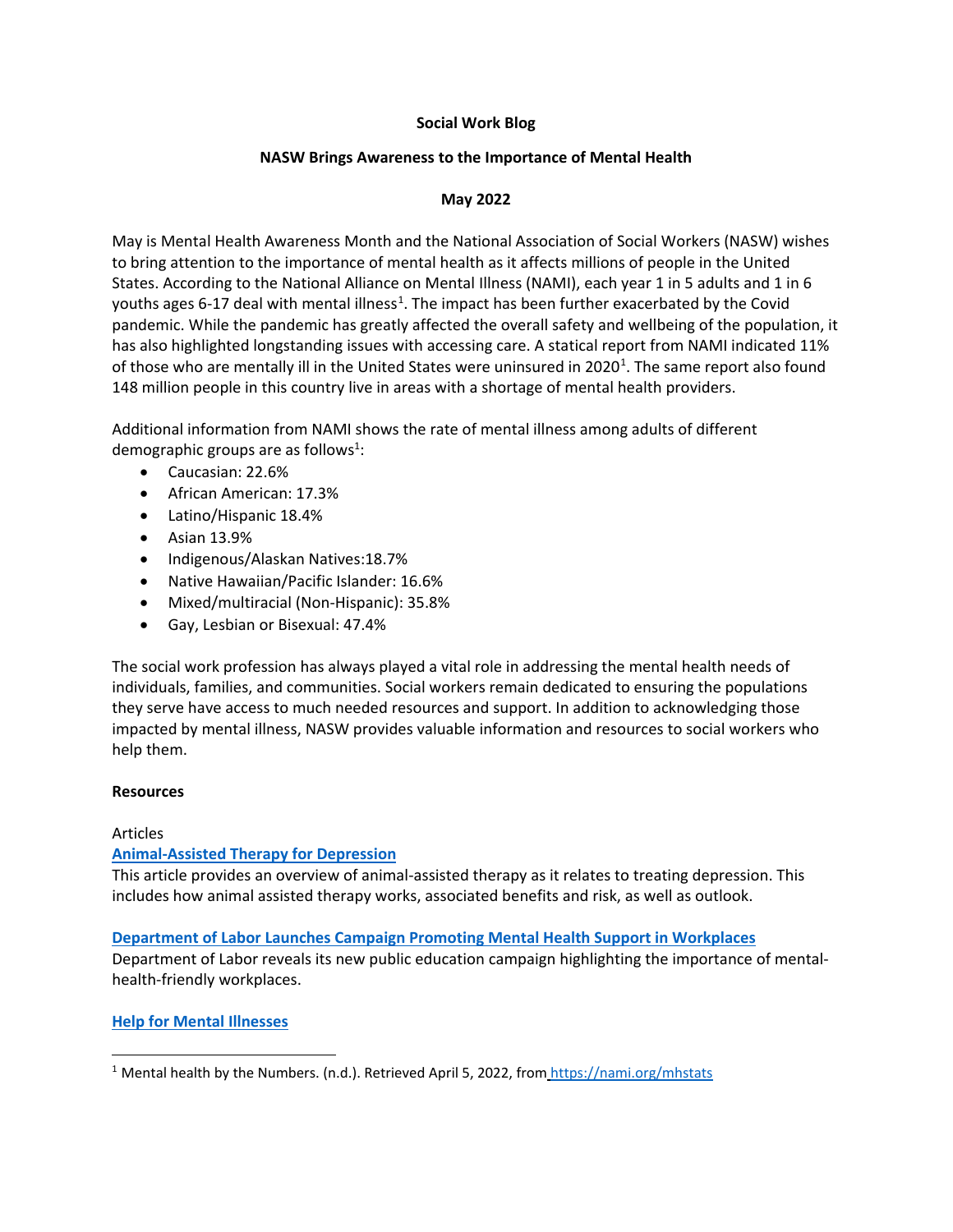The National Institute of Mental Health provides information and resources to those who are struggling emotionally or have concerns about their mental health.

# **[Meeting the Behavioral Health Needs of Farm Families in Times of Economic Distress](https://rupri.org/wp-content/uploads/Economic-Disruption-brief-4-February-2022.pdf)**

Given recent global economic and climate trends, including those induced by the COVID-19 public health emergency, behavioral health consequences related to economic distress will likely continue as a public health concern for the foreseeable future. The RUPRI Health Panel offers guidance for specific Federal and State policy responses to address the behavioral health needs of rural farm families.

#### **Mental Health Resources for [Black, Indigenous, And People of](https://mhanational.org/bipoc-mental-health) Color (BIPOC)**

This page provides educational materials and mental health resources for Black, Latin, A/0/X, Indigenous, Asian and Pacific Islander and other People of Color, and LGBTQIA+ communities.

#### **[NASW Policy Statement on Mental Health](https://naswpress.org/product/53653/social-work-speaks-12th-edition)**

NASW maintains its commitment to enhancing the well-being of people living with mental illness and working toward increased access to appropriate services and interventions. The association is committed to improving mental health services and advocates for public policy advocacy to improve the quality of care, access, reimbursement, research, and education in mental health. The complete policy statement can be found in the 12th edition of Social Work Speaks, which is a comprehensive and unabridged collection of policies adopted and revised by the NASW Delegate Assembly. This edition includes updated policy statements on a wide range of topics, including mental health, human rights, and healthcare.

#### **[Need to talk to someone? \(Warmlines\)](https://screening.mhanational.org/content/need-talk-someone-warmlines/)**

A warmline is a phone number you call to have a conversation with someone who can provide support during hard times. Whether you're in crisis or just need someone to talk to, a warmline can help. Warmlines are staffed by trained peers who have been through their own mental health struggles and know what it's like to need help. Most states in the US have warmlines. However, if there's no warmline in your state or if you feel uncomfortable calling a local line, many warmlines do accept calls from all over the country. Mental Health America keeps the list of local lines as up to date as possible, but you can also check **[warmline.org](https://warmline.org/warmdir.html#directory)** for additional listings and more information about warmlines.

# **[Secondary Traumatic Stress: Understanding the](https://www.nctsn.org/resources/secondary-traumatic-stress-understanding-the-impact-on-professionals-in-trauma-exposed-workplaces) Impact on Professionals in Trauma-Exposed [Workplaces](https://www.nctsn.org/resources/secondary-traumatic-stress-understanding-the-impact-on-professionals-in-trauma-exposed-workplaces)**

Secondary Traumatic Stress (STS) is the emotional distress that results when an individual hears about the firsthand trauma experiences of another. For child-serving professionals who are exposed to details of traumatic events and/or individuals suffering from post-traumatic distress in the context of their work. Through the content in this course, you will learn the risks associated with working with individuals who are suffering with traumatic stress symptoms, strategies to reduce the impact of secondary traumatic stress (STS) and support wellness in staff, and finally, how addressing STS is an ethical mandate for organizations and individuals working in trauma-exposed environments.

#### **Upcoming Webinars**

**[Applying Evidence-Based Treatments for Child Traumatic Stress Reactions to COVID-19-Related Deaths](https://www.nctsn.org/resources/applying-evidence-based-treatments-for-child-traumatic-stress-reactions-to-covid-19-related-deaths)**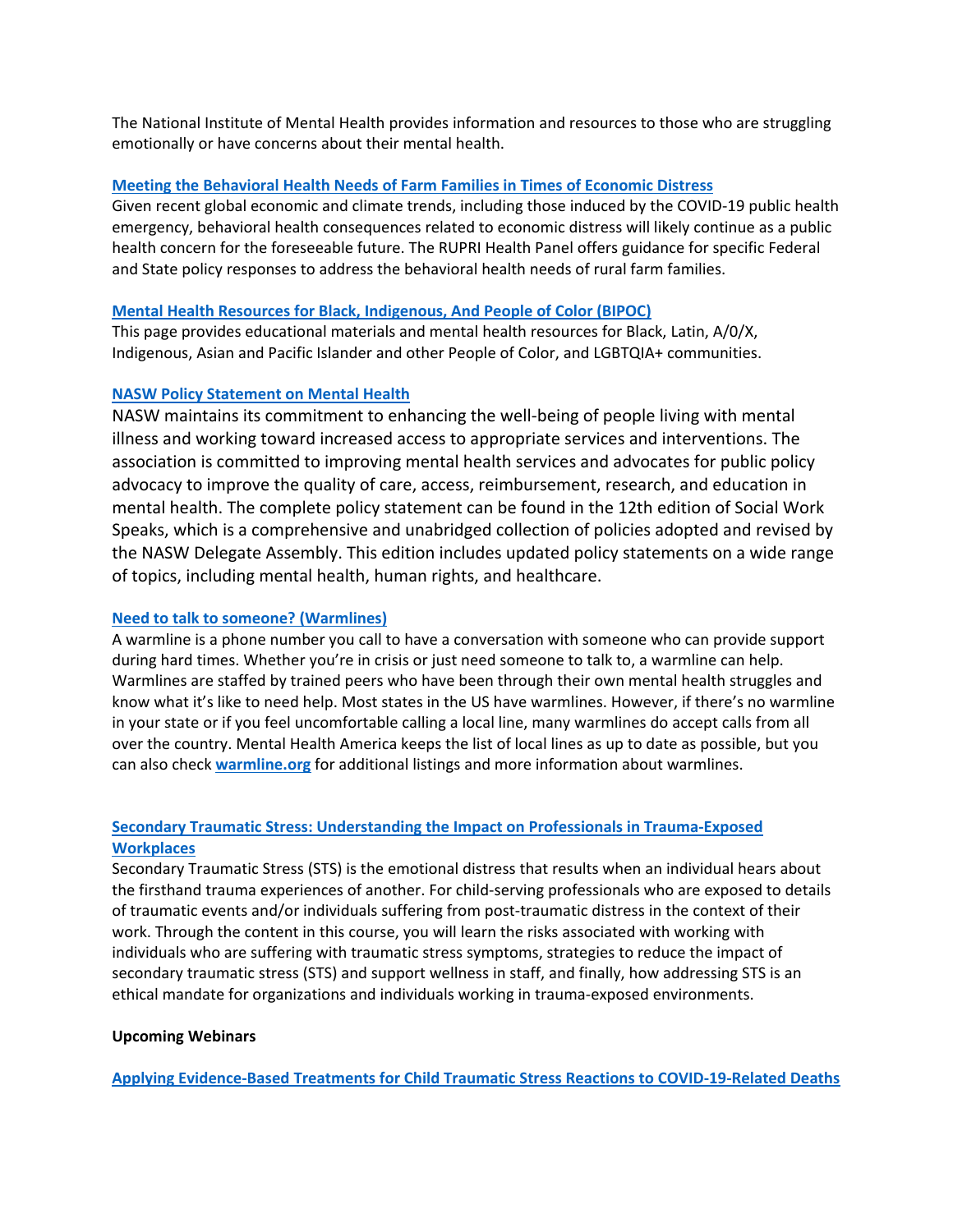This webinar describes trauma-focused evidence-based treatments (EBT) for children and teens who develop traumatic stress reactions, with specific applications to familial deaths during COVID-19 for 1) young children; 2) American Indian and Alaskan Native families; 3) Black and Latino/Latina adolescents with adjunct peer support components; and 4) diverse youth provided via telehealth. To date, more than 800,000 individuals in the US have died from COVID-19 and more than 140,000 children and teens have lost parents or primary caregivers to COVID-19-related deaths. Many of these youth are at heightened risk for developing traumatic stress reactions to these deaths.

### **[Are Families Getting the Help They Need? Making Services More Accessible](https://naswinstitute.inreachce.com/Details/Information/74492f74-3463-498e-b397-0805cf470eab)**

This webinar is located on the NASW Social Work Online CE Institute and examines the cracks in current systems of care and what can be done to make services more accessible.

# *May 11, 2022*

### **[988 is Not a Joke – National Suicide Prevention Hotline Launch](https://ems8.intellor.com/login/843001)**

SAMHSA and HUD will introduce SAMHSA's new Suicide Prevention Hotline (988). The webinar will also address suicide prevention for youth and the BIPOC community, in addition to touching on substance use.

### **Access Code:** 8477433#

### May 16, 2022

### **5th [Annual Older Adult Mental Health Awareness Day Symposium](https://connect.ncoa.org/oamhad2022?utm_source=newsletter&utm_medium=email&utm_campaign=CHA)**

This event is co-sponsored with the U.S. Administration for Community Living, the Health Resources and Services Administration, and the Substance Abuse and Mental Health Services Administration. Registration is free and includes a full day of sessions on how to best meet the mental health needs of older adults.

### May 18, 2022

# **[Get Help – Reducing Stigma Associated with Mental Health](https://ems8.intellor.com/login/843003)**

SAMHSA and HUD will focus on reducing stigma associated with mental health, to encourage those with potential mental health issues to seek professional help. This webinar will also concentrate on the BIPOC community, addressing stigma specific to these populations. **Access Code:** 5955873#

### May 25, 2022

# **[Now What? – Mental Health Issues in Post-COVID America](https://ems8.intellor.com/login/843005)**

SAMHSA and HUD will examine how to address mental health issues in post-COVID America. Besides the physical toll the pandemic took on Americans, it has also greatly affected our nation's mental health. This webinar will discuss how to handle and move past multiple co-occurring pandemics, using a mental health focus on substance use disorder, housing, work, education, and transportation among other relevant topics.

# **Access Code:** 6268721#

### June 8, 2022

**[Dismantling Barriers and Recognizing Bias: Transformative Social Work Practice in the Treatment and](https://naswinstitute.inreachce.com/Details/Information/6ef6fe47-390d-46c1-b3d8-09635dfe62d4)  [Prevention of Human Sex Trafficking](https://naswinstitute.inreachce.com/Details/Information/6ef6fe47-390d-46c1-b3d8-09635dfe62d4)**

This workshop is located on the NASW Social Work Online CE Institute and is designed to provide attendees with 1) a foundational training in human sex trafficking that includes definitions, background of human trafficking laws, barriers and gaps in services, and addresses issues of intersectionality and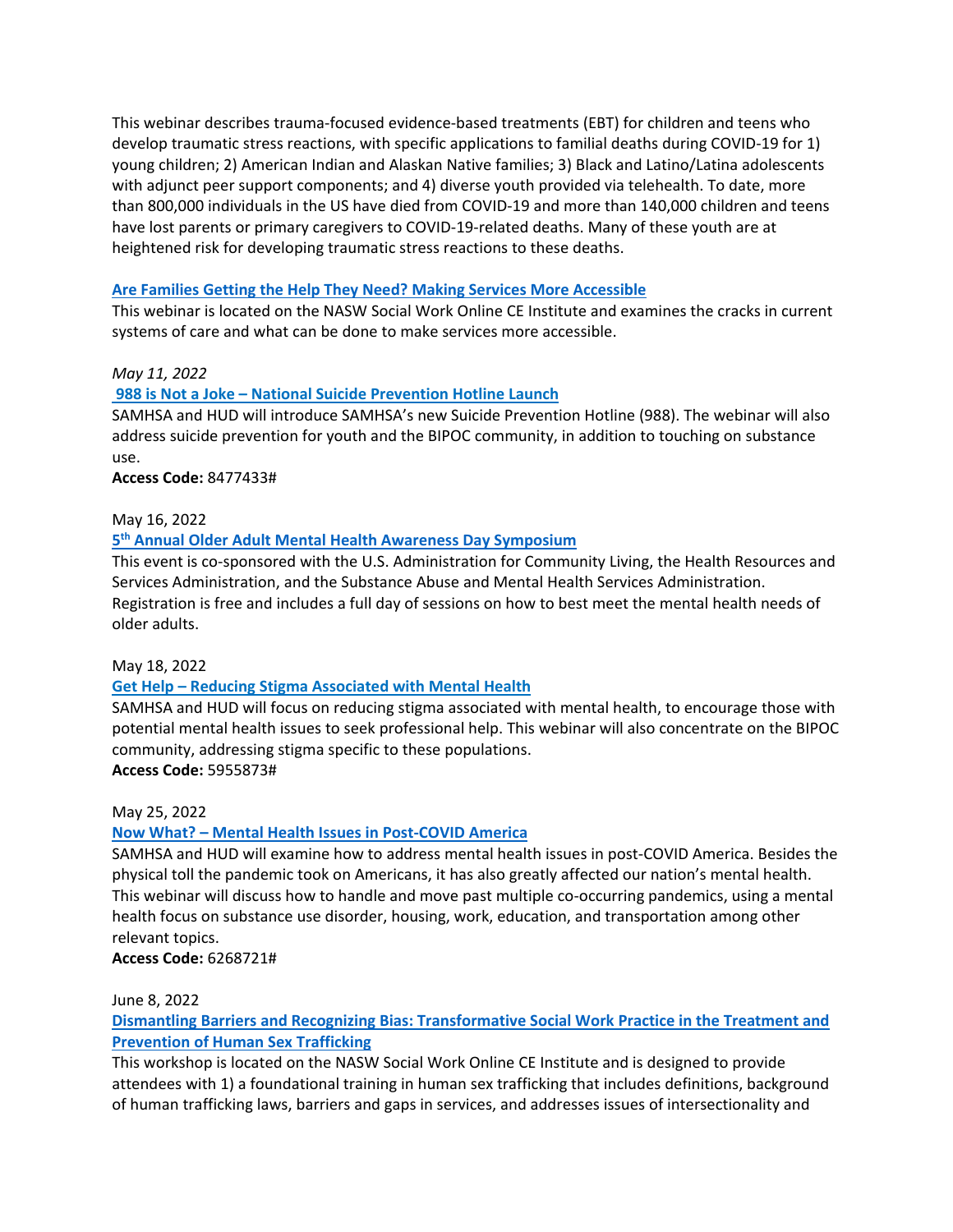oppression that are often missing from the dominant narrative; 2) an overview of a multidisciplinary team model and opportunities to explore ways in which the removal of silos can transform preventative measures in addition to community and treatment outcomes in the domain of human trafficking; 3) an introduction to clinical interventions and safety planning when working with children suspected to and/or confirmed to be victims or survivors of human sex trafficking.

# June 13, 2022

### **[Working with Muslims](https://naswinstitute.inreachce.com/Details/Information/71eba6ba-e3bb-4f88-9692-08e86bb4234c)**

This training is located on the NASW Social Work Online CE Institute. Participants will gain insight into the Muslim faith and understand differences in cultural and spiritual values and help clinicians avoid microaggressions. The training will discuss issues of concern when working with Muslims and Arabic and Islamic terminology. For many Muslim people, faith influences everyday activity and decision making, family, and their own mental health; for others, it may be more of a cultural touchpoint, just as there are secular people in other faiths. Clinicians will leave the class with a broad understanding of Islamic beliefs. We will provide tools and resources to help the clinician to provide the best individualized and culturally competent care possible.

### June 15, 2022

### **[Information Session: NIMH Intramural Research Program Training Opportunities](https://www.nimh.nih.gov/news/events/announcements/information-session-nimh-intramural-research-program-training-opportunities-0)**

This event is sponsored by the National Institute of Mental Health, Office of Fellowship Training. Join the Office of Fellowship Training for a virtual information session to learn about a variety of National Institutes of Health (NIH) training programs, exciting research being done in NIMH IRP laboratories, and chat with current NIMH trainees. The sessions are appropriate for undergraduates, graduate students, medical students, and postdoctoral fellows.

### July 27, 2022

# **[Effective Business Practices in Workplace Mental Health](https://www.mhanational.org/events/effective-business-practices-workplace-mental-health)**

This webinar will focus on recommendations that incorporate leadership investment, managerial support, and employee empowerment as drivers for positive workplace culture and employee mental health.

### August 2–3, 2022

# **[25th National Institute of Mental Health Conference on Mental Health Services Research \(MHSR\)](https://www.nimh.nih.gov/news/events/announcements/25th-nimh-conference-on-mental-health-services-research-mhsr)**

The 25th NIMH Conference on Mental Health Services Research (MHSR): Transforming Challenges into New Opportunities brings together leading mental health services researchers, as well as clinicians, mental health advocates, and federal and non-federal partners. MHSR 2022 will highlight scientific opportunities for the next generation of high-impact research to drive mental health care improvement.

### August 11, 2022

### **[Workplace Mental Health: Employer Perspective](https://www.mhanational.org/events/workplace-mental-health-employer-perspective)**

Mental Health America (MHA) and the National Organization on Disability (NOD) present "Workplace Mental Health: Employer Perspective," a panel discussion with leaders in the disability and employee mental health and well-being arenas. With a combined decade of experience, our panelists will explore how their philosophies and approaches to workplace mental health have transformed to meet today's demand for better employee mental health and well-being.